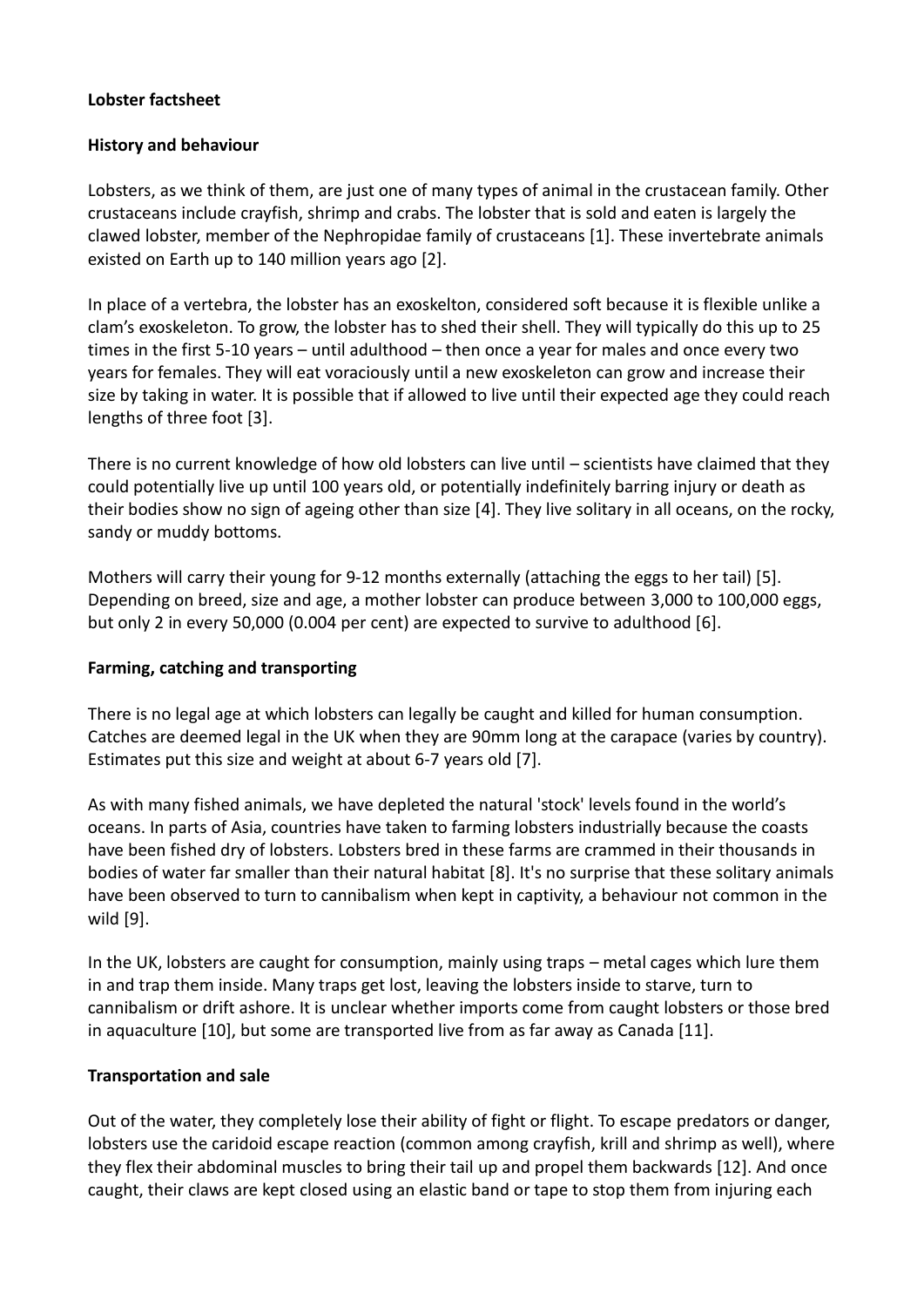other. This is a major frustration of natural instincts.

Once they have their claws taped, they are transported in crates packed closely together. They are sometimes 'put on ice' to make them easier to transport and keep them 'fresher' or alive for longer.

## **Death**

There are two ways in which it is most common for lobsters to be killed. The first is by boiling alive. The second is my slicing them down the middle with a knife whilst alive and fully conscious.

Some chefs misguidedly try to kill lobsters by stabbing them through the head before cutting or boiling. However, lobsters don't have a central cerebral cortex like humans, and instead have several neural clusters called ganglias. There are 3 in the head, and clusters located with all vital organs – therefore meaning that stabbing them in the head is not guaranteed to kill them or even make them lose consciousness [13].

There has been research done which shows that lobsters and crustaceans learn to avoid exposure to pain – a clear indicator that they have the biological systems to experience pain [14]. However, they are still not included under the Animal Welfare Act as a protected animal – ie they have no legal protection at the time of slaughter . The only invertebrate sealife that is currently protected under any law is the octopus. As octopus' and crustaceans have many biological similarities, it makes little sense that one is protected when the other is not.

There has been a development in recent times with the introductions of the 'crustastun' – an electronic stunner for crustaceans which claims to stun them long enough for them to be killed whilst being insensible, a vast improvement on boiling where it can take 2-15 minutes to die whilst being conscious [15]. However, any death is sad, unnecessary and brutal.

It is, in fact, illegal to boil or cut open a lobster whilst alive in some places. In Reggio Emilia in Italy, there is a heavy fine of €495 for anybody caught doing so, on the grounds that it is causing unnecessary suffering [16]. It has also been illegal in the whole of New Zealand since 1999.

# **The solution**

The first change to be made is to include in UK law protections for crustaceans, end the sale of live animals and regulate slaughter methods. Consumer actions, such as asking Makro to stop selling live animals, and contacting Defra and voicing our opposition, will let the Government and retailers know that tougher regulations need to be in place.

And whilst it is obvious that lobsters and other sea life suffer from pain, fear and distress, more needs to be done to recommend the improvement of current UK laws. It will also drastically increase the welfare regulation of these vital and feeling creatures, and make consumers and industry alike reflect on the suffering they are causing.

However, the easiest and best solution to end the suffering of lobsters, other crustaceans and any animal is to simply not eat them and go veggie.

## **References**